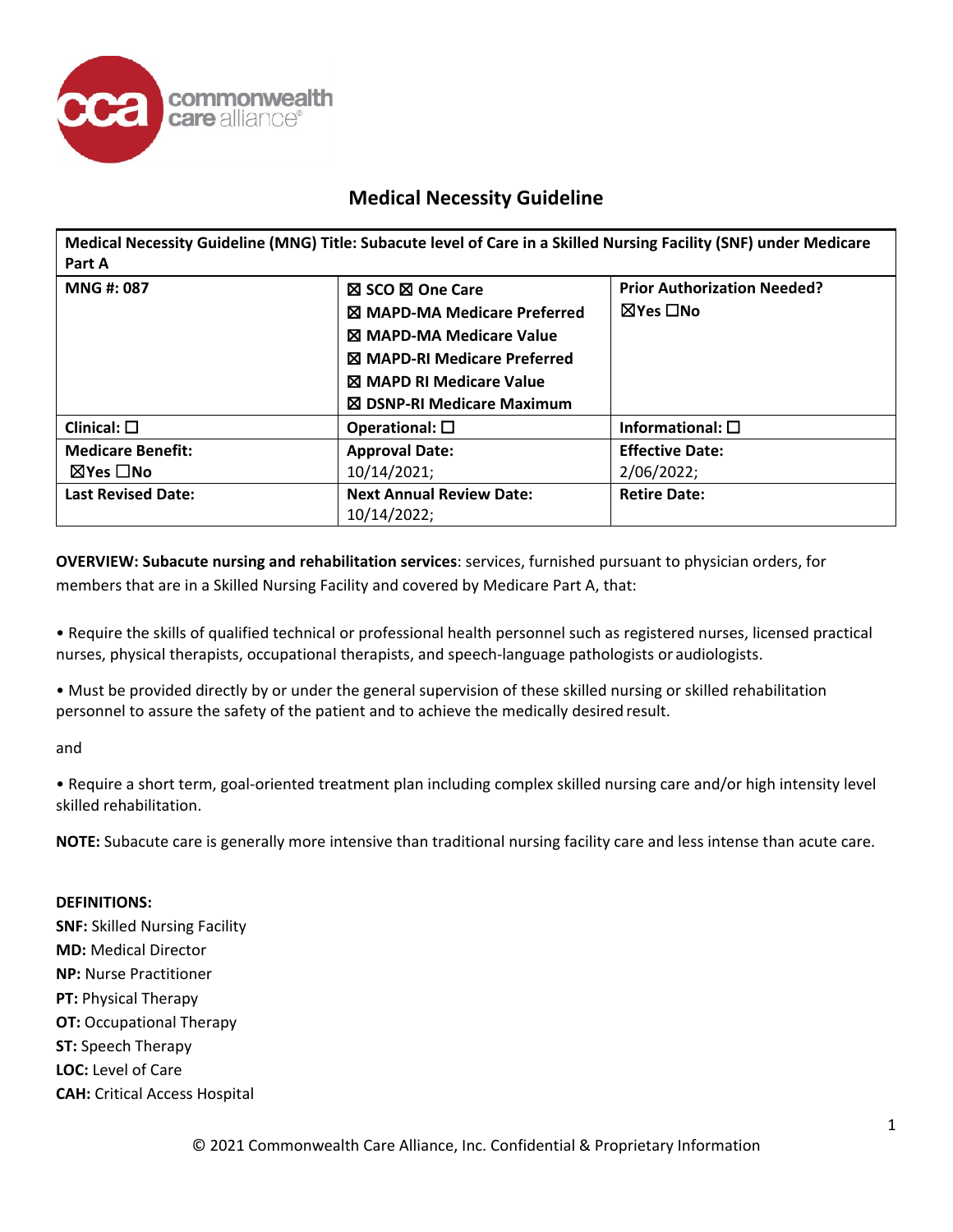

**MDS:** Minimum Data Set

## **DECISION GUIDELINES:**

**Clinical Coverage Criteria:** Subacute skilled nursing and rehabilitation services may be covered and authorized in a SNF if the following conditions are met: To be considered reasonable and necessary, the services must meet Medicare guidelines. The guidelines for coverage of subacute skilled services include:

- 1. The patient requires skilled nursing services or skilled rehabilitation services, i.e., services that must be performed by or under the supervision of professional or technical personnel (see *Medicare Benefit Policy Manual*, chapter 8, "Coverage of Extended (SNF) Care Services Under Hospital Insurance", §§30.2 - 30.4); are ordered by a physician and the services are rendered for a condition for which the patient received inpatient hospital services or for a condition that arose while receiving care in a SNF for a condition for which he received inpatient hospital services;
- 2. The patient requires these skilled services on a daily basis (see §30.6); and
- 3. As a practical matter, considering economy and efficiency, the daily skilled services can be provided only on an inpatient basis in a SNF. (See §30.7.)
- 4. The services delivered are reasonable and necessary for the treatment of a patient's illness or injury, i.e., are consistent with the nature and severity of the individual's illness or injury, the individual's particular medical needs, and accepted standards of medical practice. The services must also be reasonable in terms of duration and quantity.
- 5. There has been a determination by the care team that a short term, goal oriented treatment plan is necessary; patient care needs requiring subacute skilled nursing care and/or skilled rehabilitation; the patient requires a greater number of MD/NP visits, skilled nursing care hours for frequent assessment, or rehabilitation services than are normally provided at a basic skilled level of care; there is active management of the treatment plan by the care team to stabilize the patient.

## **Determination of Need:**

If the inherent complexity of a service prescribed for a patient is such that it can be performed safely and/or effectively only by or under the general supervision of skilled nursing or skilled rehabilitation personnel, the service is a skilled service

The clinician considers the nature of the service and the skills required for safe and effective delivery of that service in deciding whether a service is a skilled service. While a patient's particular medical condition is a valid factor in deciding if skilled services are needed, a patient's diagnosis or prognosis should never be the sole factor in deciding that a service is not skilled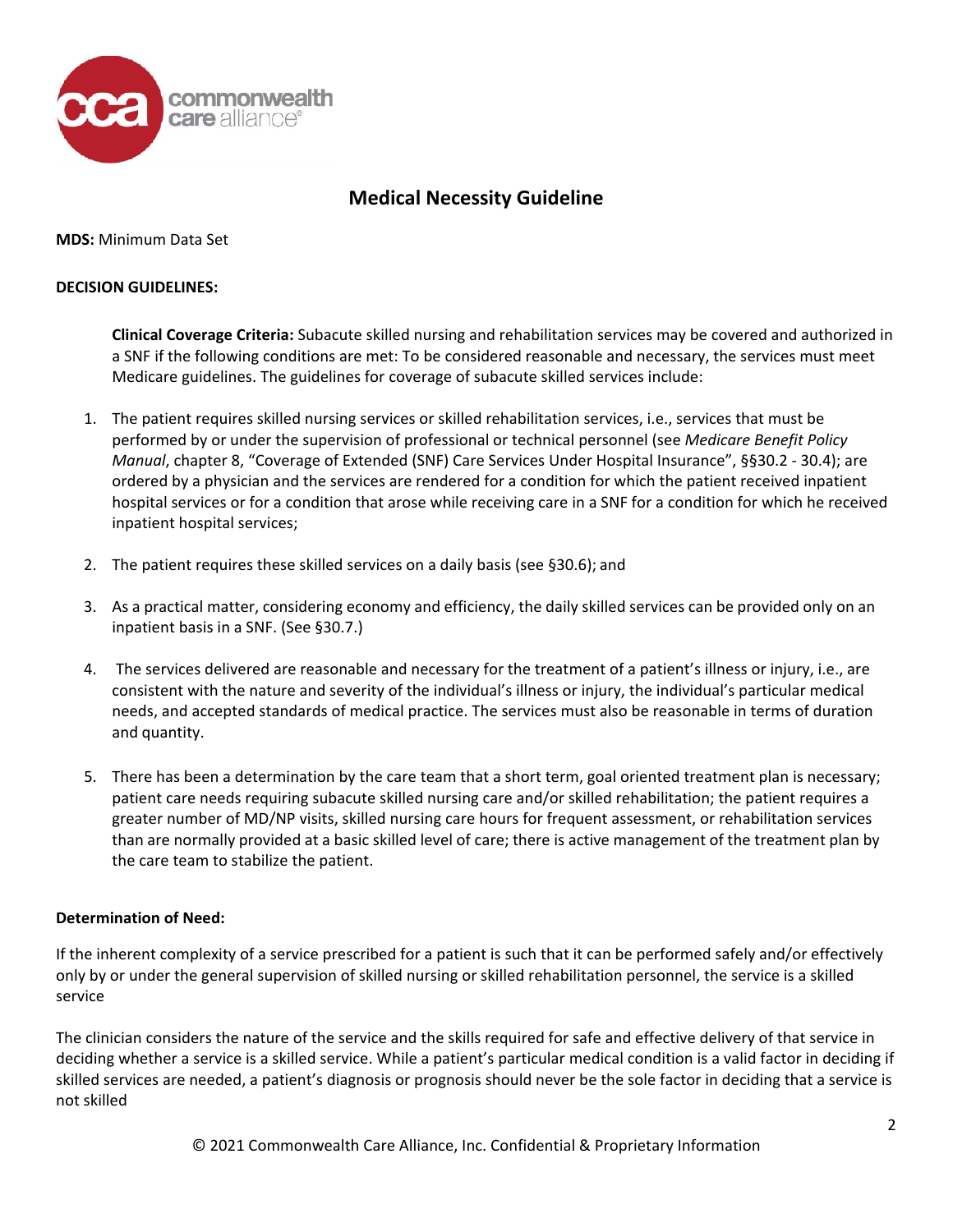

Some examples of complex medical conditions that may require subacute skilled nursing or rehabilitative care:

- Presence of serious injury or illness that requires inpatient treatment but not acute hospital care
- Ventilator Program
- Complex Respiratory Care and Treatments
- Specialized Infusion Therapy
- Brain Injury Rehabilitation
- High Intensity Stroke
- High Intensity Orthopedic Program
- Specialized Post-Surgical Recovery Programs
- Complex pain management

### **Direct Skilled Nursing Services to Patients**

Nursing services are considered skilled when they are so inherently complex that they can be safely and effectively performed only by, or under the supervision of, a registered nurse or, when provided by regulation, a licensed practical (vocational) nurse. (See 42CFR §409.32) If all other requirements for coverage under the SNF benefit are met, skilled nursing services are covered when an individualized assessment of the patient's clinical condition demonstrates that the specialized judgment, knowledge, and skills of a registered nurse or, when provided by regulation, a licensed practical (vocational) nurse are necessary. Skilled nursing services would be covered where such skilled nursing services are necessary to maintain the patient's current condition or prevent or slow further deterioration so long as the beneficiary requires skilled care for the services to be safely and effectively provided, and all other requirements for coverage under the SNF benefit are met. Coverage does not turn on the presence or absence of an individual's potential for improvement from nursing care, but rather on the beneficiary's need for skilled care.

A condition that would not ordinarily require skilled nursing services may nevertheless require them under certain circumstances. In such instances, skilled nursing care is necessary only when (a) the particular patient's special medical complications require the skills of a registered nurse or, when provided by regulation, a licensed practical nurse to perform a type of service that would otherwise be considered non-skilled; or (b) the needed services are of such complexity that the skills of a registered nurse or, when provided by regulation, a licensed practical nurse are required to furnish the services.

Rehabilitation Therapy services may or may not be present as part of the Subacute level plan of care, but if present, the patient must have the ability to participate in this level of therapy intensity, or level of care will be subject to change. If combined skilled rehabilitation hours are less than 2 or more hours, 6 or 7 times per week, the member must qualify for subacute level of care based upon skilled nursing and restorative care needs.

#### **Direct Skilled Therapy Services to Patients**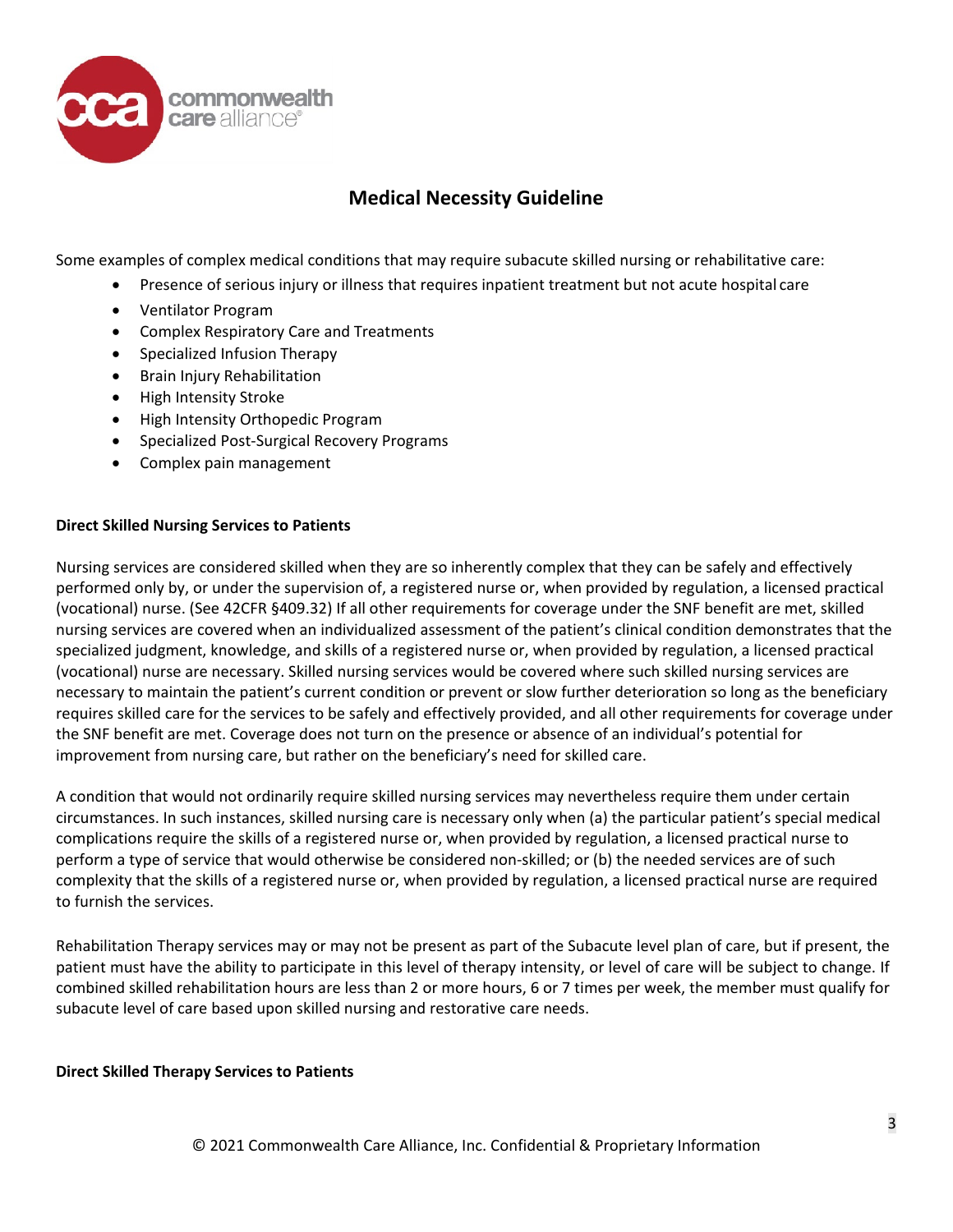

This includes skilled physical therapy, occupational therapy, and speech/language pathology therapy.

Coverage for such skilled therapy services is not dependent on the presence or absence of a beneficiary's potential for improvement from therapy services, but rather on the beneficiary's need for skilled care. Therapy services are considered skilled when they are so inherently complex that they can be safely and effectively performed only by, or under the supervision of, a qualified therapist. (See 42CFR §409.32) These skilled services may be necessary to improve the patient's current condition, to maintain the patient's current condition, or to prevent or slow further deterioration of the patient's condition.

If all other requirements for coverage under the SNF benefit are met, such skilled therapy services are covered when an individualized assessment of the patient's clinical condition demonstrates that the specialized judgment, knowledge, and skills of a qualified therapist are necessary for the performance of the rehabilitation services.

- 1. The services must be directly and specifically related to an active written treatment plan that is based upon an initial evaluation performed by a qualified therapist after admission to the SNF and prior to the start of therapy services in the SNF that is approved by the physician after any needed consultation with the qualified therapist. In those cases where a beneficiary is discharged during the SNF stay and later readmitted, an initial evaluation must be performed upon readmission to the SNF, prior to the start of therapy services in the SNF;
- 2. The services must be provided with the expectation, based on the assessment made by the physician of the patient's restoration potential, that the condition of the patient will improve materially in a reasonable and generally predictable period of time; or, the services must be necessary for the establishment of a safe and effective maintenance program; or, the services must require the skills of a qualified therapist for the performance of a safe and effective maintenance program.
- 3. The services must be considered under accepted standards of medical practice to be specific and effective treatment for the patient's condition; and,
- 4. The services must be reasonable and necessary for the treatment of the patient's condition; this includes the requirement that the amount, frequency, and duration of the services must be reasonable.
- 5. Combined Rehabilitation therapy services (PT, OT, ST), direct care daily, must be provided for 2 or more hours, 6 or 7 times per week, as part of a treatment plan that is goal oriented, measurable, and designed to promote recovery (dependent upon Patient's individual condition).

### **LIMITATIONS/EXCLUSIONS:**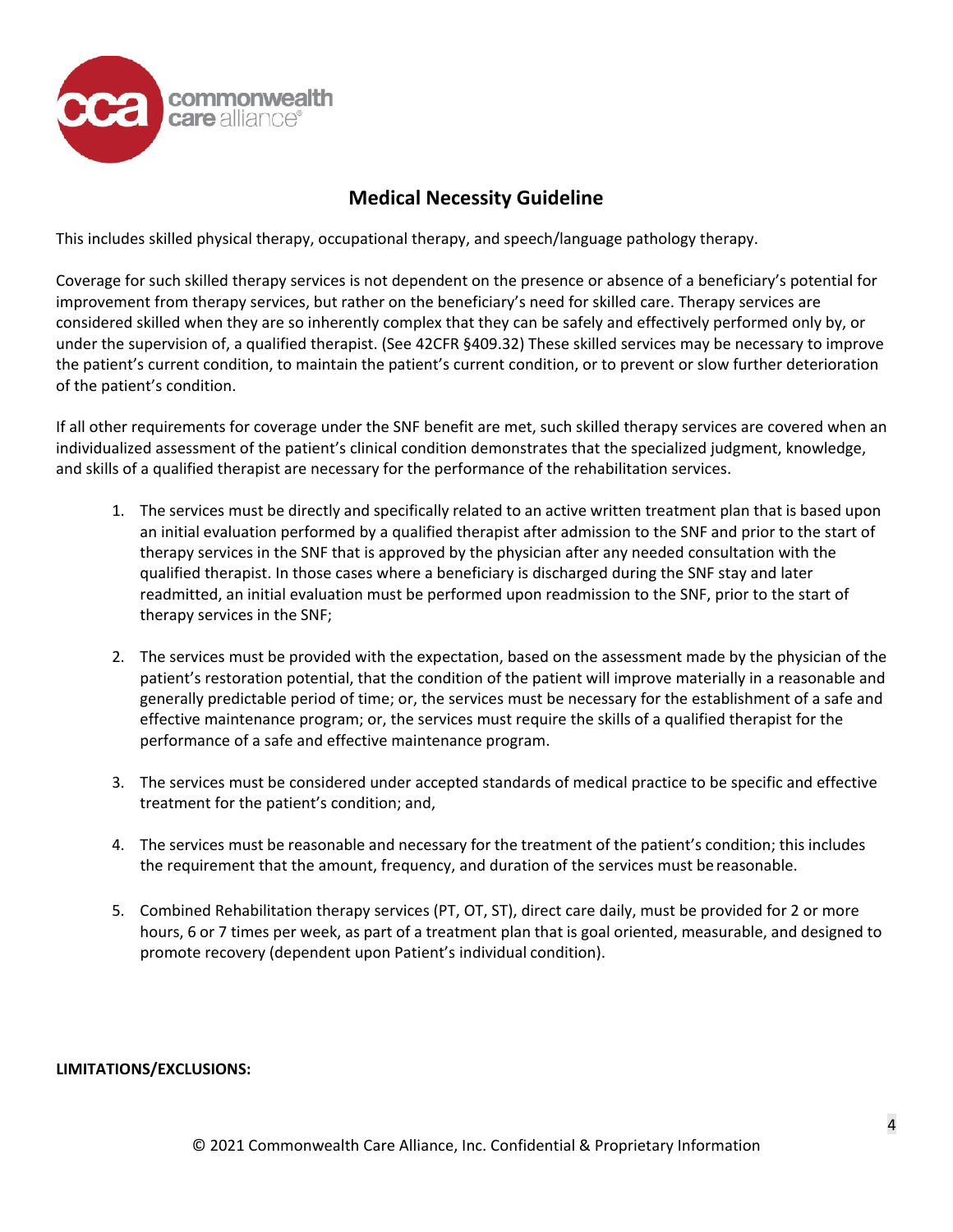

If any of the criteria is not met, a stay in a SNF for subacute level of care, even though it might include the delivery of some skilled services, may not be covered.

For CCA to render payment for skilled services provided to a beneficiary during a SNF Part A stay, the facility must complete an MDS.

Subacute skilled nursing services or skilled rehabilitation services (or a combination of these services) must be needed and provided on a "daily basis," i.e., on essentially a 7-days-a-week basis. A patient whose inpatient stay is based solely on the need for skilled rehabilitation services would meet the "daily basis" requirement when they need and receive those services on at least 6 days a week. (If therapy services are provided less than 6 days a week, the "daily" requirement would not be met.)

Covered SNF services include post-hospital SNF services for which benefits are provided under Part A other than the following:

• Physician services, physician assistant services, nurse practitioner and clinical nurse specialist services, certified mid-wife services, qualified psychologist services, certified registered nurse anesthetist services, certain dialysisrelated services, erythropoietin (EPO) for certain dialysis patients, hospice care related to a terminal condition, ambulance trips that convey a beneficiary to the SNF for admission or from the SNF following discharge, ambulance transportation related to dialysis services, certain services involving chemotherapy and its administration, radioisotope services, and certain customized prosthetic devices

Certain additional outpatient hospital services (along with ambulance transportation that convey a beneficiary to a hospital or CAH to receive the additional services) are excluded from coverage and are billed separately. The additional services are:

- Blood products used in blood transfusions
- Dialysis
- Hospice Service
- Modified barium swallow
- MRI/CT Scan
- Orthotic or prosthetic equipment
- Physician extenders
- Professional charges for services rendered by physicians
- Radiation therapy/chemotherapy
- Specialized/customized DME (typical high-priced DME items that are excluded):
- CPM machine
- Respiratory assist device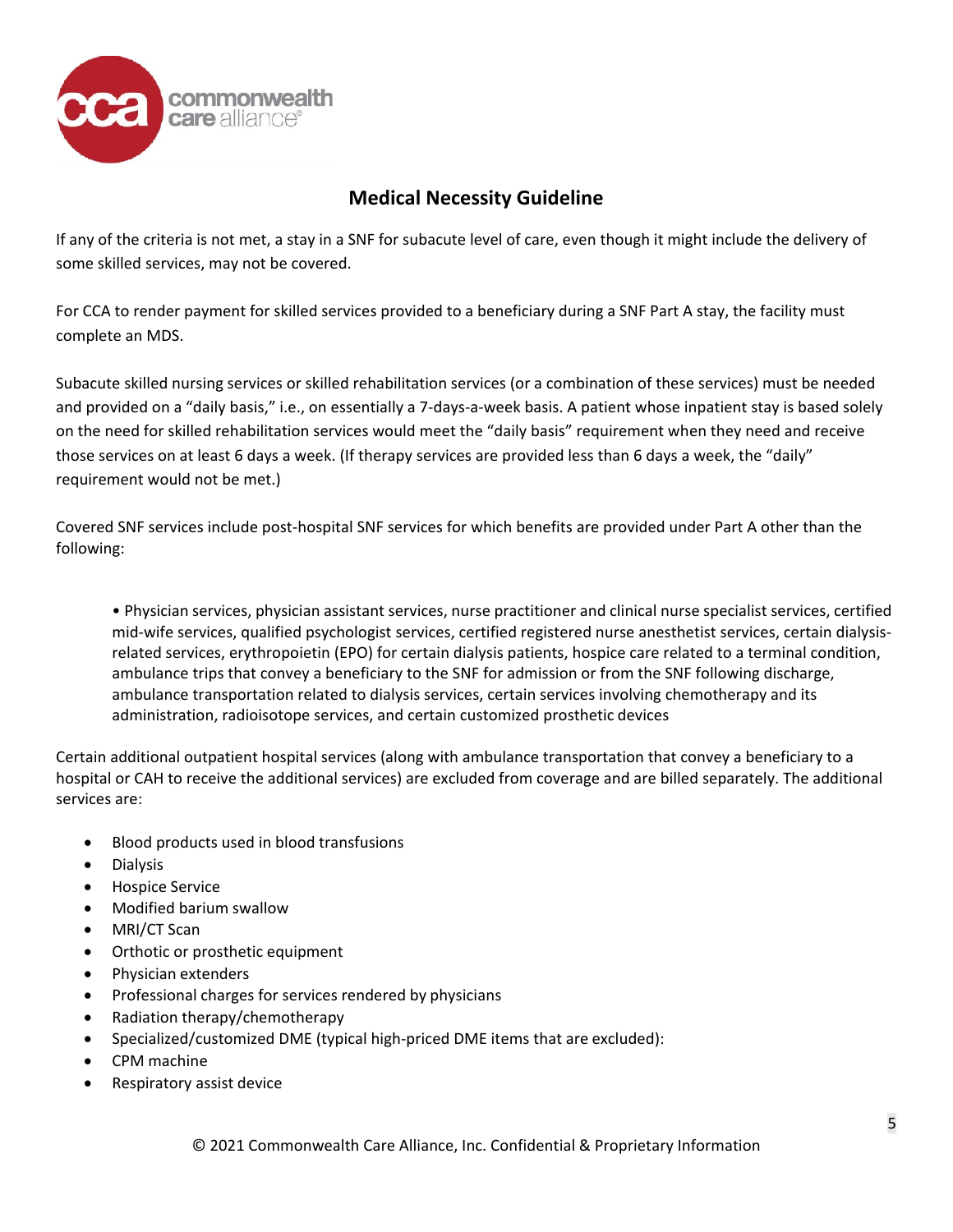

- Ventilator
- Non-powered advanced pressure reduction overlay
- Powered pressure reducing Air Mattress
- Powered air flotation bed loss air therapy
- Special wheel chairs
- Total parenteral nutrition (TPN)
- Transportation (ambulance or chair van) excluded only for the following services:
- Cardiac catheterizations
- Chemotherapy services
- Computerized axial tomography
- Dialysis
- Magnetic resonance imaging
- Ambulatory surgery involving use of operating room
- Emergency services
- Radiation therapy
- Angiography
- Lymphatic and venous procedures
- Ultrasound
- Ventilator
- Authorized IV Insertion by contracted providers.
- Wound Vacuums

A service is not considered a skilled nursing service merely because it is performed by or under the direct supervision of a nurse. If a service can be safely and effectively performed (or self-administered) by an unskilled person, the service cannot be regarded as a skilled nursing service although a nurse actually provides the service. Similarly, the unavailability of a competent person to provide a nonskilled service, regardless of the importance of the service to the patient, does not make it a skilled service when a nurse provides the service.

For rehabilitation intervention, there must be factors present in the member's condition that indicate the member's potential for functional improvement and the ability to actively participate in the rehabilitation plan of care, or level of care will be subject to change. A member who requires therapy solely to maintain function is not considered an appropriate subacute level of care patient.

Subacute days shall be limited to 100 days per benefit period. In the infrequent situation where the patient has been discharged from the hospital to his or her home more than 60 days before he or she is ready to begin a course of deferred care in a SNF, a new spell of illness begins with the day the beneficiary enters the SNF thereby generating another 100 days of extended care benefits (see Pub. 100-01, Medicare General Information, Eligibility, and Entitlement Manual, Chapter 3, section 10.4.1). Another qualifying hospital stay would not be required, providing the care furnished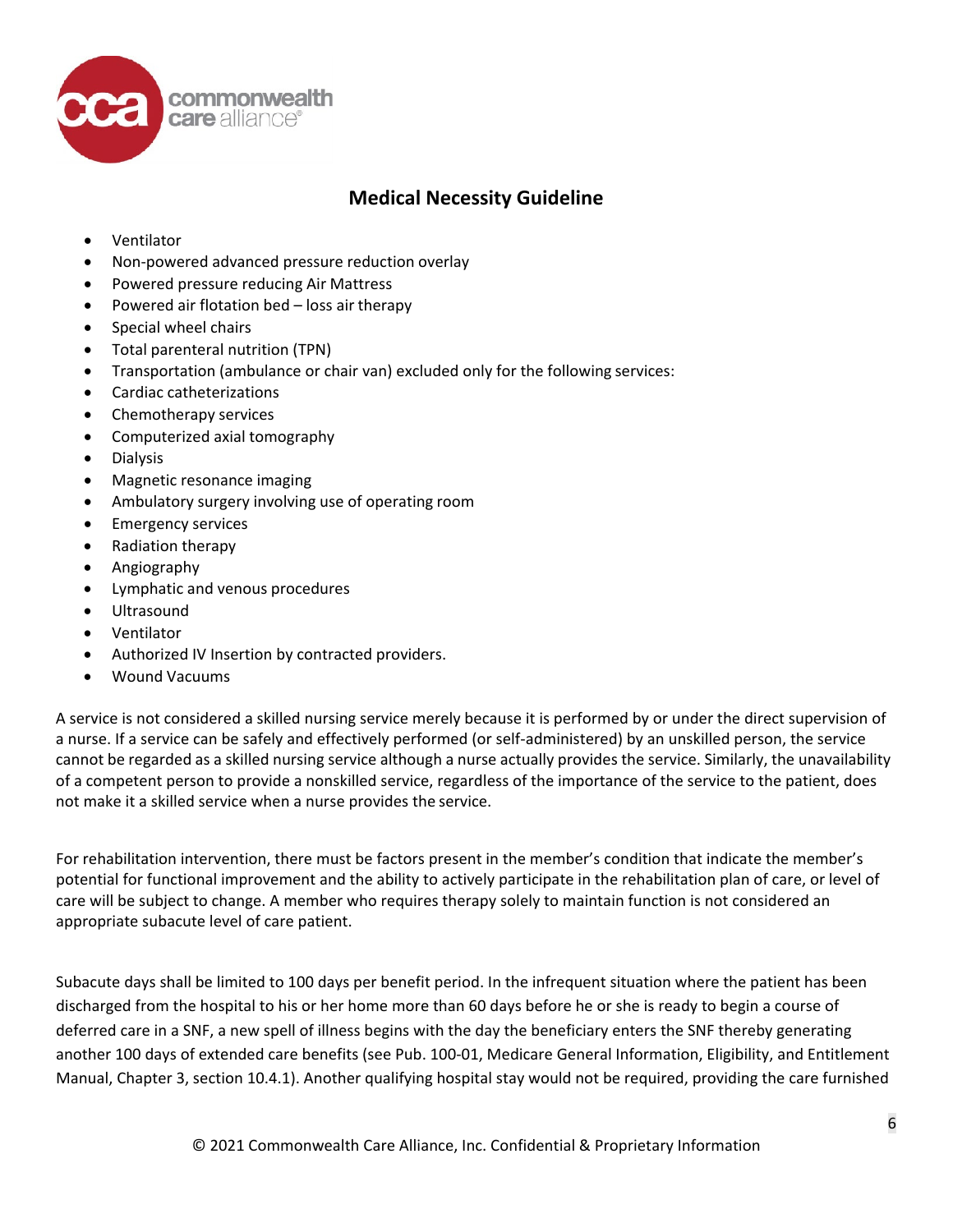

is clearly related to a hospital stay in the previous spell of illness and represents care for which the need was predicted at the time of discharge from such hospital stay.

## **Concurrent Reviews:**

Occurs every 7 days by a CCA Clinician conducting weekly collaboration with facility case manager to discuss current plan of care and discharge planning. This will include review of clinical documentation to determine continued need for Subacute Skilled Nursing Facility services under Medicare Part A:

- 1. The patient requires skilled nursing services or skilled rehabilitation services, i.e., services that must be performed by or under the supervision of professional or technical personnel (see Medicare Benefit Policy Manual, chapter 8, "Coverage of Extended (SNF) Care Services Under Hospital Insurance", §§30.2 - 30.4); are ordered by a physician and the services are rendered for a condition for which the patient received inpatient hospital services or for a condition that arose while receiving care in a SNF for a condition for which he received inpatient hospital services;
- 2. The patient requires these skilled services on a daily basis (see §30.6); and
- 3. As a practical matter, considering economy and efficiency, the daily skilled services can be provided only on an inpatient basis in a SNF. (See §30.7.)
- 4. The services delivered are reasonable and necessary for the treatment of a patient's illness or injury, i.e., are consistent with the nature and severity of the individual's illness or injury, the individual's particular medical needs, and accepted standards of medical practice. The services must also be reasonable in terms of duration and quantity.
- 5. There has been a determination by the care team that a short term, goal oriented treatment plan is necessary; patient care needs requiring subacute skilled nursing care and/or skilled rehabilitation; the patient requires a greater number of MD/NP visits, skilled nursing care hours for frequent assessment, or rehabilitation services than are normally provided at a basic skilled level of care; there is active management of the treatment plan by the care team to stabilize the patient.

## **AUTHORIZATION:**

All level of care determinations prior to, and during a member's admission to an Extended Care Facility are made at the discretion of Commonwealth Care Alliance clinical staff and/or those designated and authorized by Commonwealth Care Alliance to direct member care. Prior authorization is required for all subacute level of care requests. It is expected that the documentation in the patient's medical record will reflect the medical necessity need for the services provided. Although the presence of appropriate documentation is not, in and of itself, an element of the definition of a "skilled" service, such documentation serves as the means by which a provider would be able to establish and a clinician would be able to confirm that skilled care is, in fact, needed and received in a given case. The patient's medical record is also expected to provide important communication among all members of the care team regarding the development, course,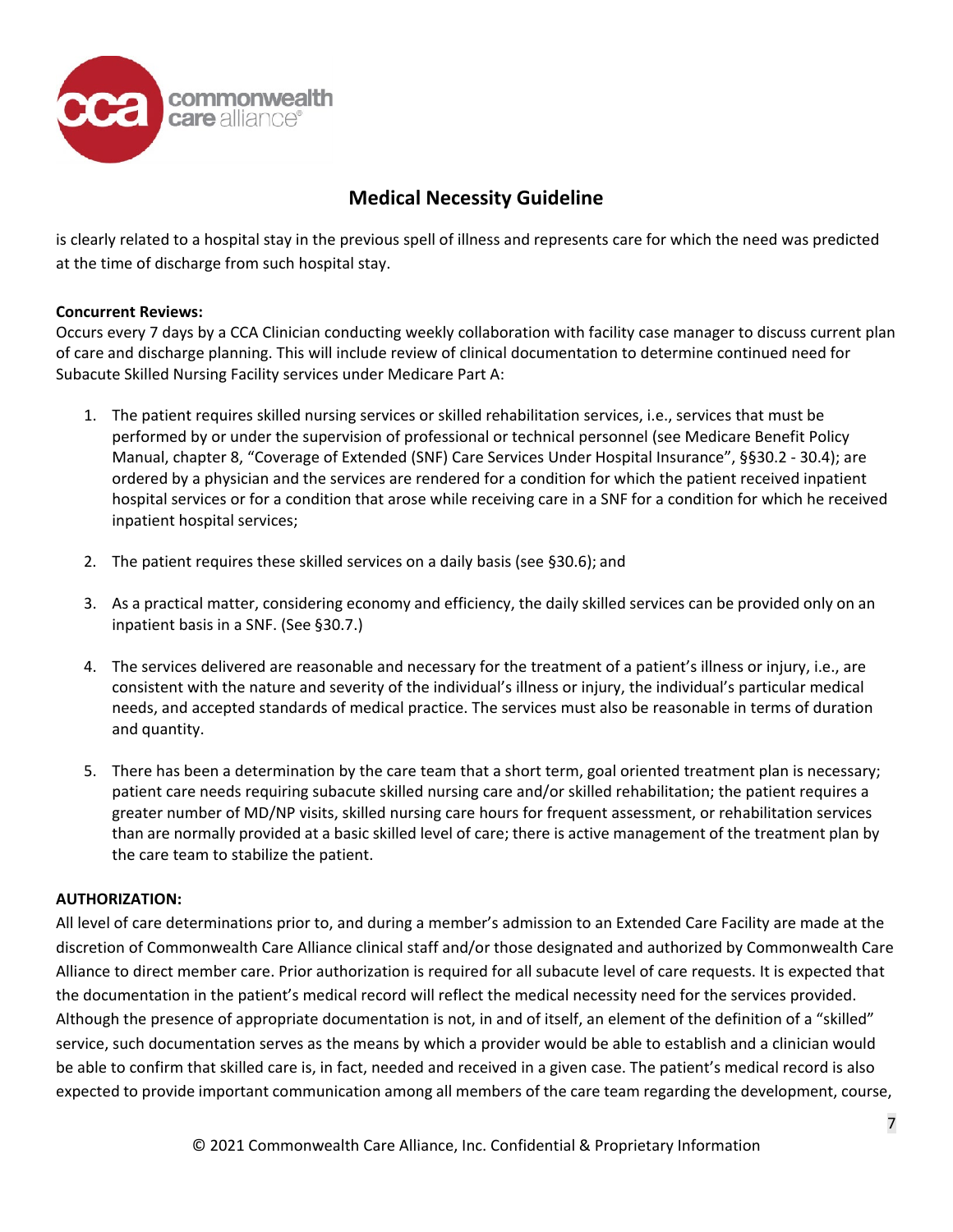

and outcomes of the skilled observations, assessments, treatment, and training performed. The documentation in the patient's medical record should illustrate the degree to which the patient is accomplishing the goals as outlined in the care plan. In this way, the documentation will serve to demonstrate why a subacute level of care isneeded.

### **REGULATORY NOTES:**

CMS [Publication](https://www.cms.gov/Regulations-and-Guidance/Guidance/Manuals/Downloads/bp102c08pdf.pdf) 100-02, *Medicare Benefit Policy Manual*, Chapter 8, "Coverage of Extended (SNF) Care Services Under Hospital [Insurance"](https://www.cms.gov/Regulations-and-Guidance/Guidance/Manuals/Downloads/bp102c08pdf.pdf)

#### **RELATED REFERENCES:**

#### **ATTACHMENTS:**

| <b>EXHIBIT A:</b> | 42CFR §409.32                                                           |  |
|-------------------|-------------------------------------------------------------------------|--|
| <b>EXHIBIT B</b>  | Medicare Benefit Policy Manual, Chapter 1, "Inpatient Hospital Service" |  |

#### **REVISION LOG:**

| <b>REVISION</b><br><b>DATE</b> | <b>DESCRIPTION</b> |
|--------------------------------|--------------------|
|                                |                    |
|                                |                    |
|                                |                    |

#### **Disclaimer:**

This Medical Necessity Guideline is not a rigid rule. As with all of CCA's criteria, the fact that a member does not meet these criteria does not, in and of itself, indicate that no coverage can be issued for these services. Providers are advised, however, that if they request services for any member who they know does not meet our criteria, the request should be accompanied by clear and convincing documentation of medical necessity. The preferred type of documentation is the letter of medical necessity, indicating that a request should be covered either because there is supporting science indicating medical necessity (supporting literature (full text preferred) should be attached to the request), or describing the member's unique clinical circumstances, and describing why this service or supply will be more effective and/or less costly than another service which would otherwise be covered. Note that both supporting scientific evidence and a description of the member's unique clinical circumstances will generally be required.